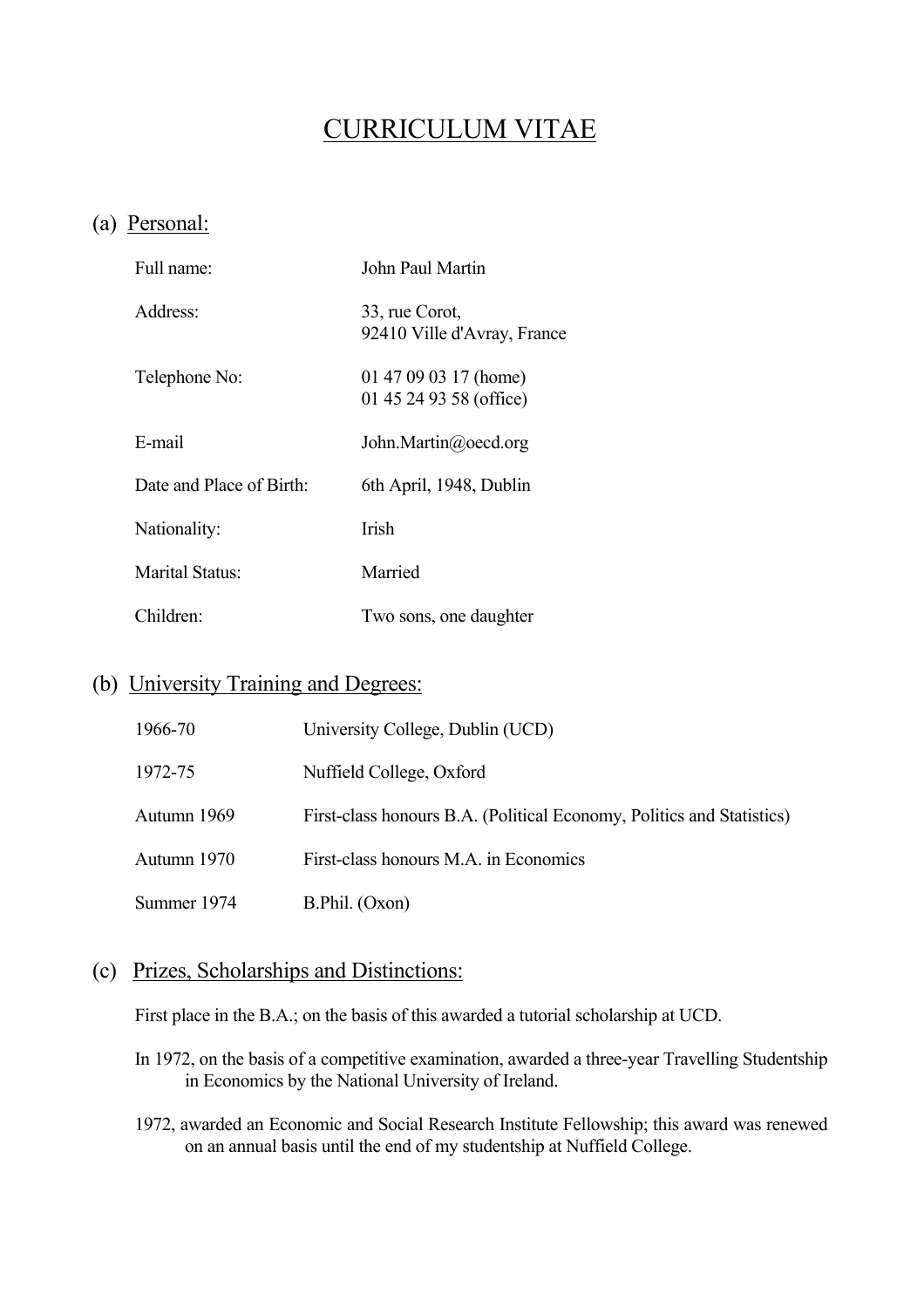1989, invited to visit the United States under the auspices of the International Visitors Program of the United Sates Information Agency.

### (d) Present Appointment: Director of the Directorate for Employment, Labour and Social Affairs, OECD.

# (e) Previous Appointments:

| 1970-72                              | Research Assistant, Economic and Social Research Institute, Dublin                                                                                                                 |
|--------------------------------------|------------------------------------------------------------------------------------------------------------------------------------------------------------------------------------|
| 1974-77                              | Lecturer, Merton College, Oxford                                                                                                                                                   |
| 1975-77                              | Research Fellow, Nuffield College, Oxford                                                                                                                                          |
| October 1977-<br><b>July 1979</b>    | Administrator, Central Analysis Division,<br>Social Affairs, Manpower and Education (SME) Directorate,<br>Organisation for Economic Co-operation and Development, (OECD),<br>Paris |
| July 1979-end<br>December 1980       | Principal Administrator,<br>Youth Unemployment Group in the SME Directorate                                                                                                        |
| January 1981-<br>February 1982       | Head, Youth Unemployment Group:<br>This involved supervising the work of six people (including three<br>Administrators)                                                            |
| <b>March 1982-</b><br>September 1982 | Acting Head, Central Analysis Division                                                                                                                                             |
| September 1982-<br><b>July 1986</b>  | Head, Central Analysis Division                                                                                                                                                    |
| July 1986-<br>September 1992         | Head, Resource Allocation Division,<br>Economics Department, OECD                                                                                                                  |
| September 1992-<br>June 1993         | Head, Economic Prospects Division,<br>Economics Department, OECD.                                                                                                                  |
| June 1993 -<br>February 2000         | Deputy Director, DEELSA, OECD – responsible for work on<br>employment and social policies.                                                                                         |
| March 2000 -<br>August 2002          | Director for Education, Employment, Labour and Social Affairs,<br>OECD.                                                                                                            |
|                                      |                                                                                                                                                                                    |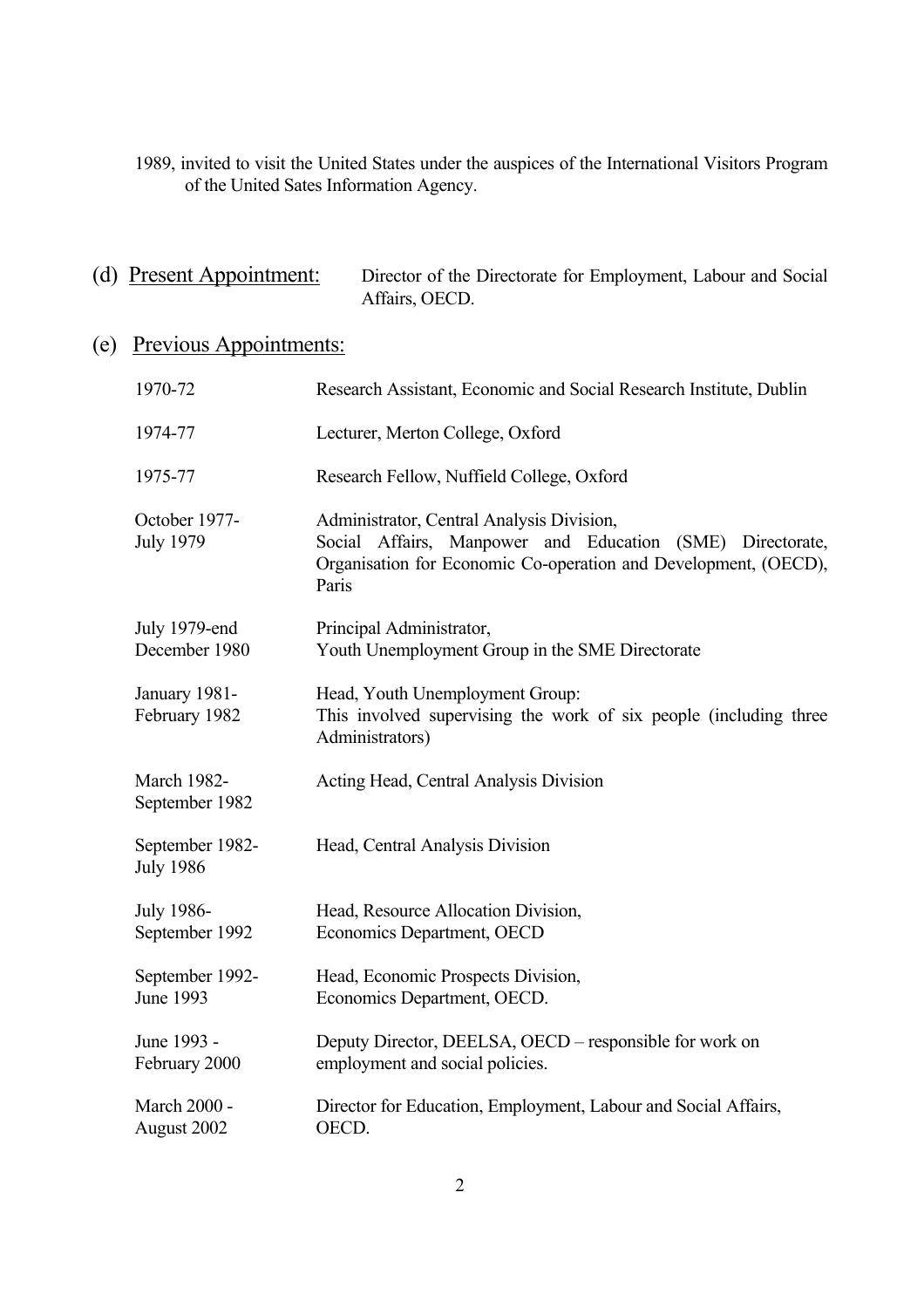# (f) Teaching Experience:

| 1969-72                                                                                                                                                  | Tutor in Economics, UCD                                                                                                                                                                          |
|----------------------------------------------------------------------------------------------------------------------------------------------------------|--------------------------------------------------------------------------------------------------------------------------------------------------------------------------------------------------|
| 1970-72                                                                                                                                                  | Tutor in Economics, Trinity College, Dublin                                                                                                                                                      |
| Hilary Term 1974                                                                                                                                         | Tutor for Special Paper in P.P.E. (International Economics) New<br>College, Oxford                                                                                                               |
| 1974-77                                                                                                                                                  | Lecturer in Economics, Merton College, Oxford                                                                                                                                                    |
| Hilary Term 1976                                                                                                                                         | Joint Chairman (with Peter Oppenheimer) of the B.Phil. Seminar in<br>International Economics, University of Oxford                                                                               |
|                                                                                                                                                          | Tutorial teaching (International Economics), Pembroke College,<br>Oxford                                                                                                                         |
| Summer Term 1976                                                                                                                                         | Tutor in macro-economics, University of Buckingham                                                                                                                                               |
| Academic Year 1976-77 Joint Chairman (with Vijay Joshi and Peter Oppenheimer) of the<br>B.Phil. Seminar in International Economics, University of Oxford |                                                                                                                                                                                                  |
| Summer Term 1977                                                                                                                                         | Delivered lecture course on International Economics to final-year<br>undergraduates, University of Buckingham                                                                                    |
| 1992-2000                                                                                                                                                | Delivered each year a lecture course on "Measuring the Costs of<br>Protection" to students of the Diplôme d'Économie Appliquée<br>(D.E.A.), Institut d'Études Politiques de Paris (Sciences Po). |

### (g) Field of Specialisation:

International Trade; Labour Economics

# (h) Membership of Professional Societies:

 American Economic Association; Royal Economic Society; Statistical and Social Inquiry Society of Ireland; Committee Member, International Economics Study Group (1975-77); Canadian International Labour Network.

### (i) Other Work of Interest:

Economics correspondent, 1970-1972, for *The Sunday Independent*.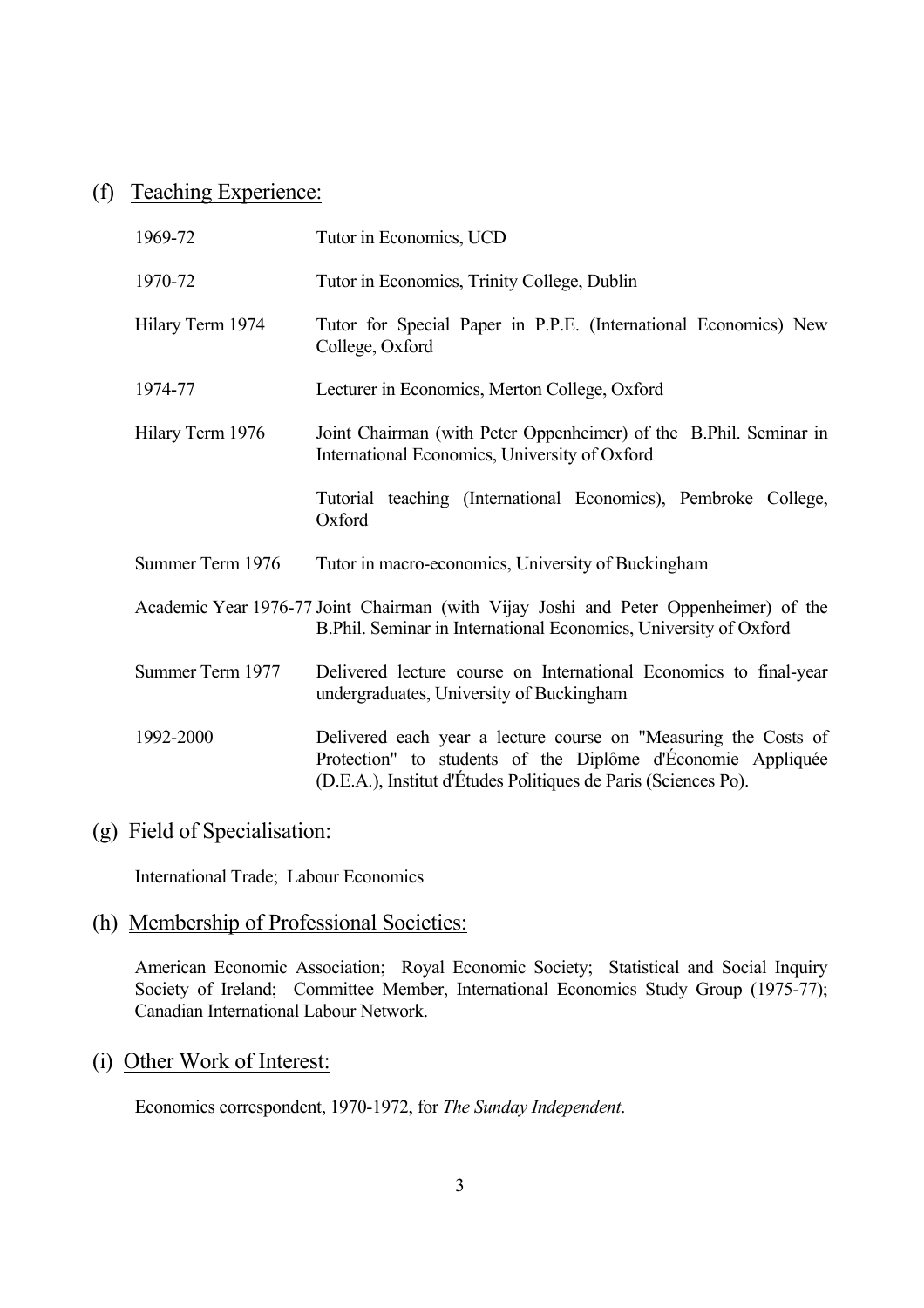Conference organiser, First and Second Annual Conferences of the International Economics Study Group (financed by the SSRC), held at Sussex University, September 24-26, 1976 and September 16-18, 1977.

Associate Editor of *Labor Economics;* member of the Editorial Board of OECD *Economic Studies* from 1988 to 2000.

 Member of the Committee of six independent economists which reviewed the research work and the forecasting and policy analysis of the CPB Netherlands Bureau for Economic Policy Analysis. The Committee's report was published in October 1997 under the title, Scanning CPB: A View from the Outside.

 Member in 1996-1997 of the Visiting Scientific Committee of the Instituto di Studi per la Programmazione Economica (ISPE) in Rome.

 Policy Associate, The Leverhulme Centre for Research on Globalisation and Economic Policy, based in the School of Economics at the University of Nottingham.

Council member, The Institute for Employment Studies, based at the University of Sussex.

### (j) Referee Work:

 I have refereed papers for the following professional journals: *Review of Economic Studies; Economica; Economic Journal; Journal of Political Economy; Canadian Journal of Economics; Oxford Economic Papers; Economic Record; Journal of Common Market Studies; Review of Economics and Statistics; European Economic Review; Empirica; Economic and Social Review; OECD Economic Sudies.* Reviewed many books for the *Economic and Social Review* and the *Economic Journal*. Refereed several monographs and one book for publication.

### (k) Publications and Unpublished Papers:

*Regional Growth and the Structure of Employment: A Case Study of an Economic Region of Ireland* (Unpublished M.A. thesis, University College, Dublin, 1970).

"Regional Growth and Income Patterns, 1960-65", *Economic and Social Review*, April 1971, pp. 349-366.

*An Analysis of the Patterns and Determinants of Regional Income in the Republic of Ireland, 1960-65* (Unpublished dissertation submitted for the Travelling Studentship in Economics, National University of Ireland, 1971).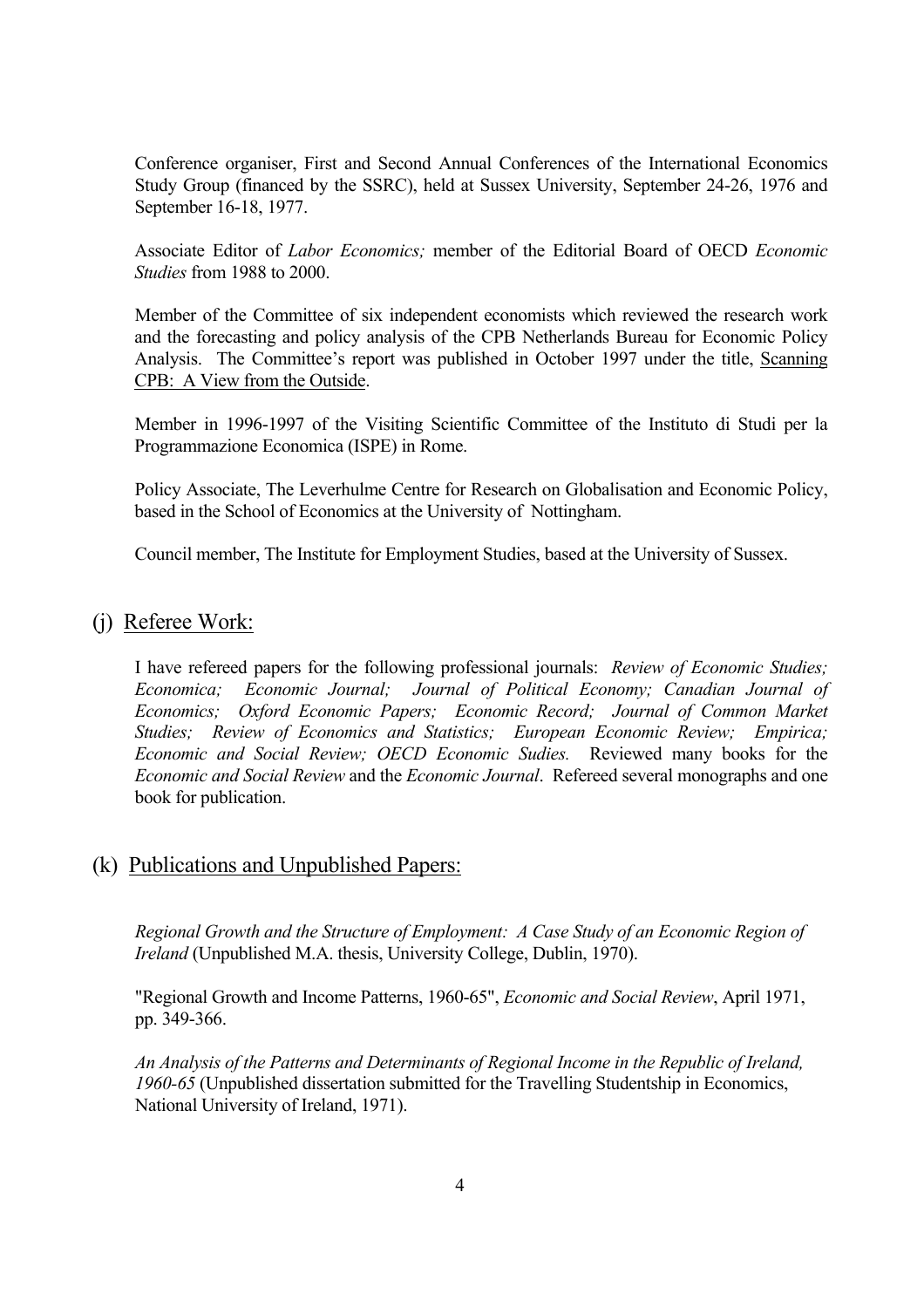"Ireland's Manufactured Exports to the EEC and the Common External Tariff", *Economic and Social Review*, July 1972, pp. 615-631 (with Dermot McAleese).

*Irish Manufactured Imports from the United Kingdom in the Sixties: The Effects of AIFTA*. Economic and Social Research Institute Paper No. 70, Dublin, May 1973 (with Dermot McAleese).

*The Effects of Trade Union Militancy, Price Expectations and Monetary Union on Inflation in Ireland in the Post-war Period* (Unpublished B.Phil. thesis, University of Oxford, 1974).

"Variable Factor Supplies and the Heckscher-Ohlin-Samuelson Model", *Economic Journal*, December 1976, pp. 820-831.

"X-inefficiency, Managerial Effort and Protection", *Economica*, August 1978, pp. 273-286.

"Measuring the Employment Effects of Changes in Trade Flows: A Survey of Recent Research", Paper presented to the International Economics Study Group meeting at the L.S.E., 19th February, 1979; published as Annex II in *The Impact of the Newly Industrialising Countries on Production and Trade in Manufactures*. Paris: OECD, 1979, pp. 83-95.

"Subsidised Industries, Managerial Effort and X-inefficiency", Research Program in Development Studies Discussion Paper No. 87, Princeton University, December 1979 (with John M. Page, Jr.).

"Exchange Rates and Portfolio Balance", National Bureau of Economic Research Working Paper No. 377, Cambridge, Mass., August 1979 (with Paul R. Masson).

"Notes on Measuring the Employment Displacement Effects of Trade by the Accounting Procedure", *Oxford Economic Papers*, March 1981, pp. 154-164 (with John M. Evans).

"The Meaning and Measurement of Product Differentiation in International Trade" *Weltwirtschaftliches Archiv*, Band 116, Heft 2, 1980, pp. 322-329 (with H. Peter Gray).

"Variable Labour Supply and the Pure Theory of International Trade: An Empirical Note", *Journal of International Economics*, November 1980, pp. 549-559 (with J. Peter Neary).

"Public Sector Employment Trends in Western Industrialised Economies", in R.H. Haveman (ed.), *Public Finance and Public Employment*. Proceedings of the 36th Congress of the International Institute of Public Finance. Jerusalem, 1980. Detroit: Wayne State University Press, 1982, pp. 29-46.

"The Impact of Subsidies on X-efficiency in LDC Industry: Theory and an Empirical Test", *Review of Economics and Statistics*, November 1983, pp.608-617 (with John M. Page Jr.).

"Effects of the Minimum Wage on the Youth Labour Market in North America and France", *OECD Economic Outlook Occasional Studies*, June 1983, pp. 45-65.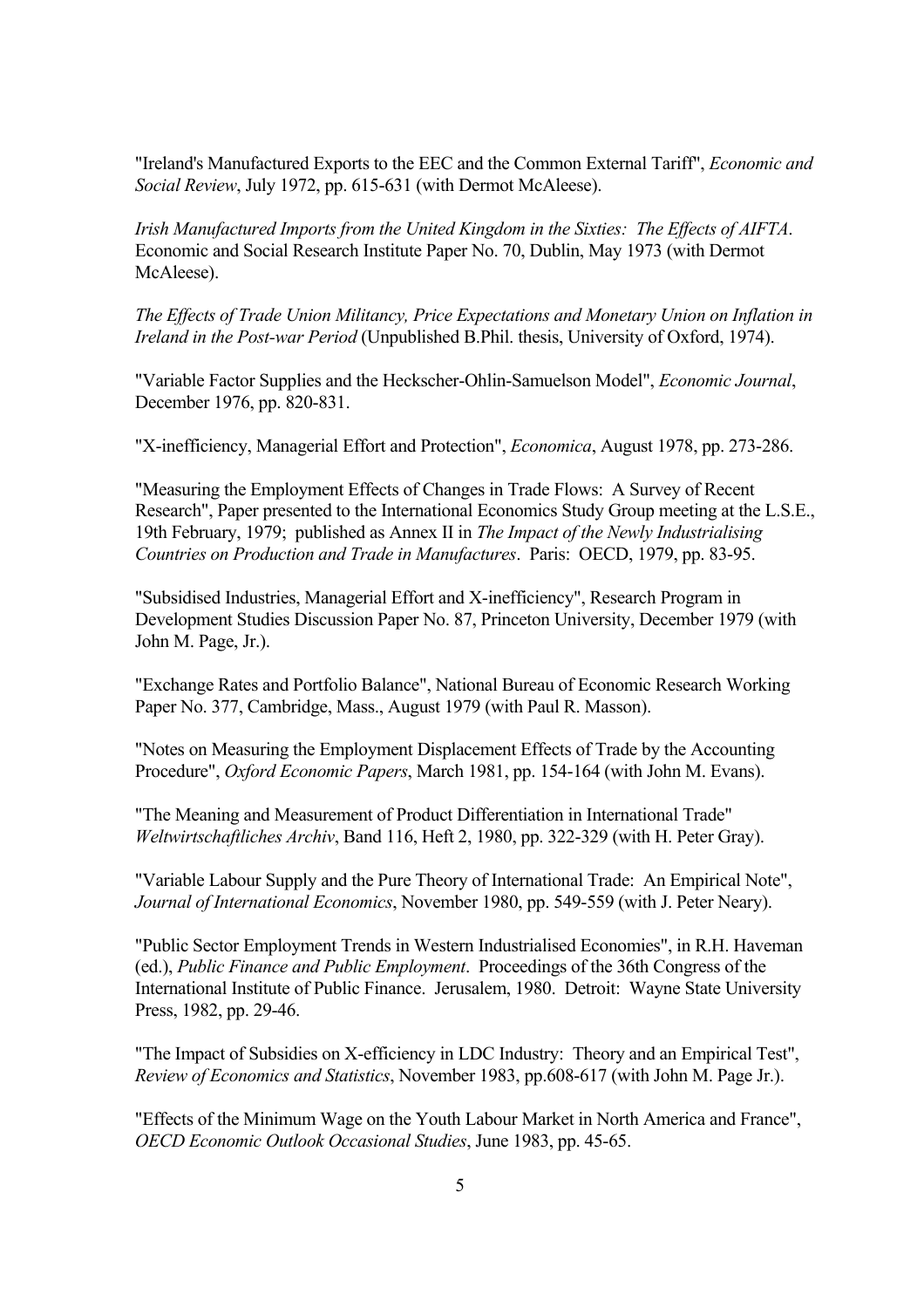"International Aspects of Unemployment", Työttömyys -- pysyvä ongelma? (Unemployment - - a permanent problem?). Bank of Helsinki, Helsinki, 1983, pp. 39-51.

"Youth Labour Market Dynamics and Unemployment: An Overview," in J. Martin (ed.), *The Nature of Youth Unemployment*. Paris: OECD, 1984, pp. 7-28 (with John M. Evans and Wolfgang Franz).

"Quantifying the Economy-Wide Effects of Agricultural Policies: A General Equilibrium Approach", OECD Department of Economics and Statistics, Working Paper No. 55, July, 1988 (with Jean-Marc Burniaux, François Delorme, Ian Lienert and Peter Hoeller).

"The Impact of the Minimum Wage on the Earnings and Employment of Young People and Adults in France, 1963-85", University of Kent, Studies in Economics No. 88/14, July 1988 (with Stephen Bazen).

"Potential Output in the Seven Major OECD Countries", OECD Department of Economics and Statistics, Working Paper No. 66, May 1989 (with Raymond Torres).

"WALRAS -- a Multi-Sector, Multi-Country Applied General Equilibrium Model for Quantifying the Economy-Wide Effects of Agricultural Policies," *OECD Economic Studies*, No. 13, Winter 1989-1990, pp. 69-102 (with Jean-Marc Burniaux, François Delorme and Ian Lienert).

"Economy-Wide Effects of Agricultural Policies in OECD Countries: Simulation Results with WALRAS", *OECD Economic Studies*, No. 13, Winter 1989-1990, pp. 131-172 (with Jean-Marc Burniaux, François Delorme, Ian Lienert and Dominique van der Mensbrugghe).

"How Robust are WALRAS Results?", *OECD Economic Studies*, No. 13, Winter 1989-1990, pp. 173-204 (with Dominique van der Mensbrugghe and Jean-Marc Burniaux).

"Economy-Wide Effects of Agricultural Policies in OECD Countries: A GE Approach Using the WALRAS Model," in I. Goldin and O. Knudsen (eds.), *Agricultural Trade Liberalization: Implications for Developing Countries*, OECD and the World Bank, Paris, 1990, pp. 283-306 (with Jean-Marc Burniaux, François Delorme, Ian Lienert and Dominique van der Mensbrugghe).

"Measuring Potential Output in the Seven Major OECD Countries," *OECD Economic Studies*, No. 14, Spring 1990, pp. 127-149 (with Raymond Torres).

"WALRAS -- A Multi-Sector, Multi-Country Applied General Equilibrium Model for Quantifying the Economy-Wide Effects of Agricultural Policies: A Technical Manual", OECD Department of Economics and Statistics, Working Paper No. 84, August 1990 (with Jean-Marc Burniaux, François Delorme and Ian Lienert).

"The Public Sector: Issues for the 1990s", OECD Department of Economics and Statistics, Working Paper No. 90, December 1990 (with Howard Oxley, Maria Maher, Giuseppe Nicoletti and Patricia Alonso-Gamo).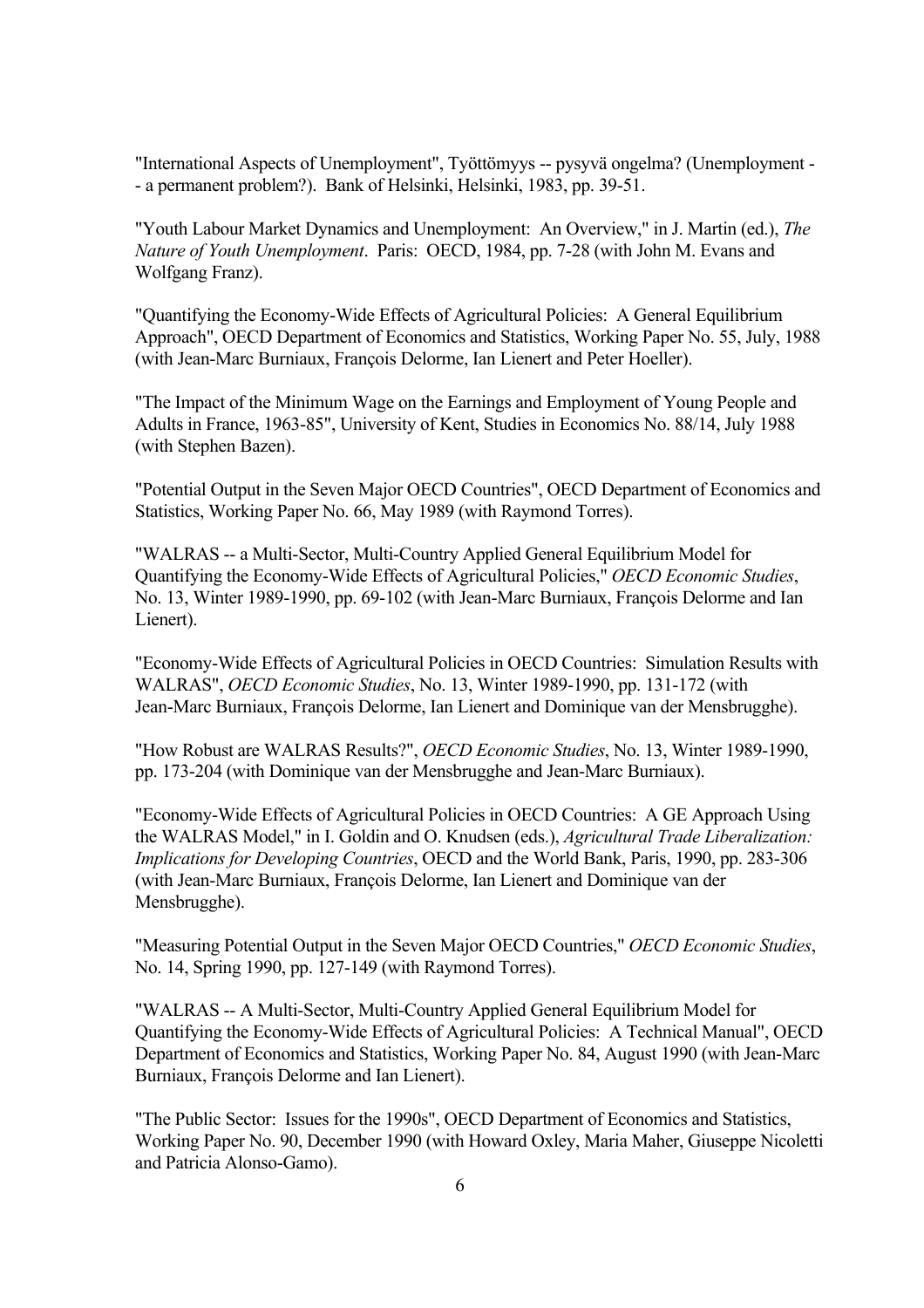"The Impact of the Minimum Wage on Earnings and Employment in France", *OECD Economic Studies*, No. 16, Spring 1991, pp. 199-221 (with Stephen Bazen).

"The Cost of Policies to Reduce Global Emissions of  $CO<sub>2</sub>$ : Initial Simulation Results with GREEN", OECD Department of Economics and Statistics, Working Papers No. 103, June 1991 (with Jean-Marc Burniaux, Giuseppe Nicoletti and Joaquim Oliveira-Martins).

"GREEN -- A Multi-Region Dynamic General Equilibrium Model for Quantifying the Costs of Curbing CO<sub>2</sub> Emissions: a Technical Manual", OECD Department of Economics and Statistics, Working Papers No. 104, June 1991 (with Jean-Marc Burniaux, Giuseppe Nicoletti and Joaquim Oliveira-Martins).

"Controlling Government Spending and Deficits: Trends in the 1980s and Prospects for the 1990s", *OECD Economic Studies*, No. 17, Autumn 1991, pp. 145-189 (with Howard Oxley).

"The Economic Costs of International Agreements to Reduce Global Emissions of  $CO<sub>2</sub>$ ", in John Fitz Gerald and Daniel McCoy (eds.), *The Economic Effects of Carbon Taxes*, Economic and Social Research Institute, Policy Research Series No. 14, Dublin, May 1992, pp. 53-70 (with Jean-Marc Burniaux, Giuseppe Nicoletti and Joaquim Oliveira-Martins).

"The Costs of International Agreements to Reduce CO2 Emissions", *European Economy*, Special edition No. 1 on *The Economics of Limiting CO<sub>2</sub> Emissions*, 1992, pp. 271-293 (with Jean-Marc Burniaux, Giuseppe Nicoletti and Joaquim Oliveira-Martins).

"The Costs of International Agreements to Reduce  $CO<sub>2</sub>$  Emissions -- An Addendum", *European Economy*, Special edition No. 1 on *The Economics of Limiting CO<sub>2</sub> Emissions*, 1992, pp. 294-298 (with Jean-Marc Burniaux, Giuseppe Nicoletti and Joaquim Oliveira-Martins).

"The Costs of Reducing  $CO<sub>2</sub>$  Emissions: Evidence from GREEN", OECD Economics Department Working Papers No. 115, 1992 (with Jean-Marc Burniaux, Giuseppe Nicoletti and Joaquim Oliveira- Martins).

"GREEN -- a Multi-Sector, Multi-Region Dynamic General Equilibrium Model for Quantifying the Costs of Curbing CO<sub>2</sub> Emissions: a Technical Manual", OECD Economics Department Working Papers No. 116, 1992 (with Jean-Marc Burniaux, Giuseppe Nicoletti and Joaquim Oliveira-Martins).

"The Costs of Reducing  $CO<sub>2</sub>$  Emissions: A Comparison of Carbon Tax Curves with GREEN", in *The Costs of Cutting Carbon Emissions: Results from Global Models*, OECD: Paris, 1993, pp. 67-94 (with Jean-Marc Burniaux, Giuseppe Nicoletti and Joaquim Oliveira- Martins).

"The Costs of International Agreements to Reduce CO² Emissions: Evidence from GREEN", *OECD Economic Studies*, no. 19, Winter 1992, pp. 93-122 (with Jean-Marc Burniaux, Guiseppe Nicoletti and Joaquim Oliveira-Martins).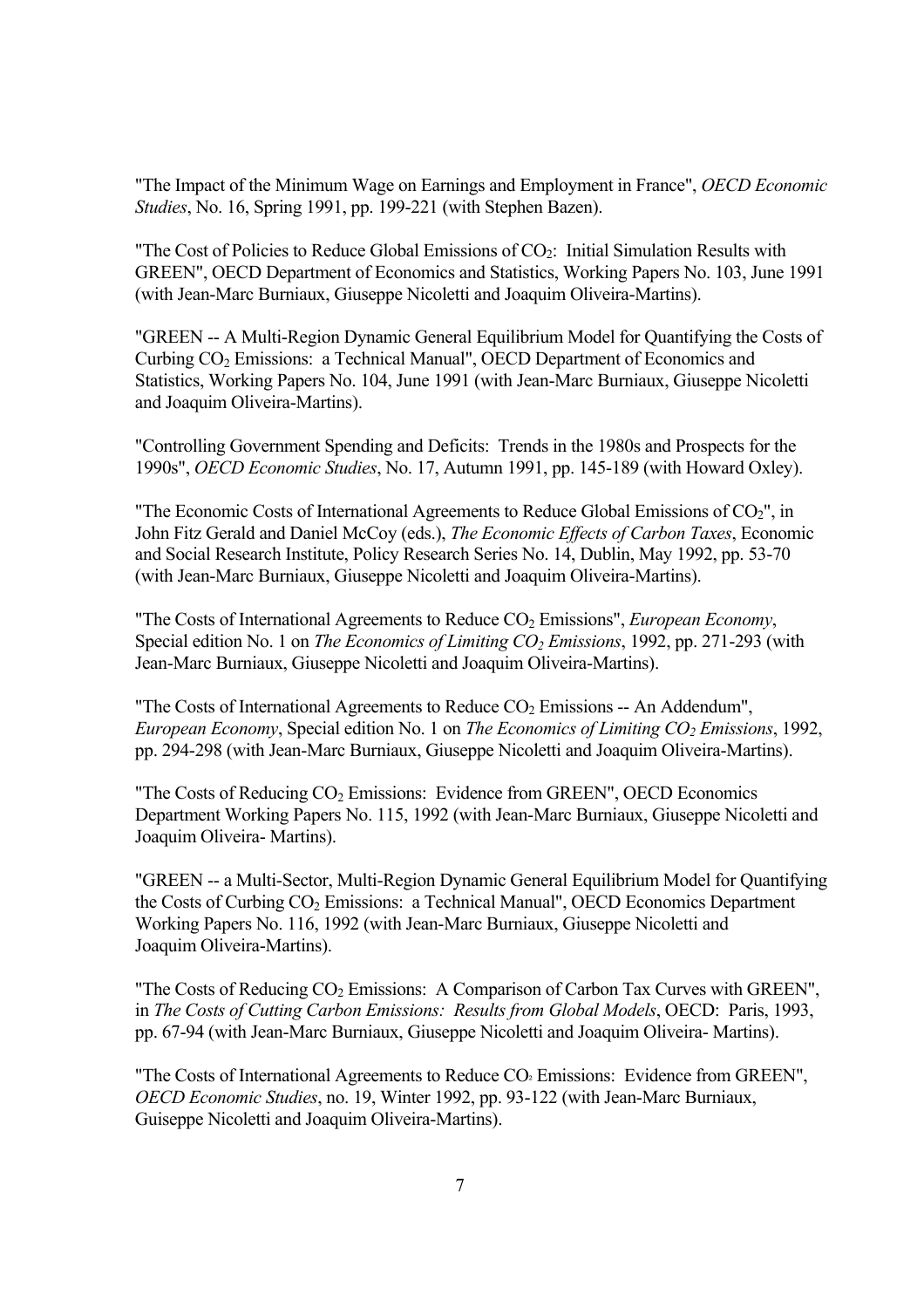"Trade and the Effectiveness of Unilateral CO²-abatement Policies: Evidence from GREEN", *OECD Economic Studies*, no. 19, Winter 1992, pp. 123-140 (with Joaquim Oliveira-Martins and Jean-Marc Burniaux).

"The Effect of Existing Distortions in Energy Markets on the Costs of Policies to Reduce CO<sup>2</sup> Emissions: Evidence from GREEN", *OECD Economic Studies*, no. 19, Winter 1992, pp. 93- 122 (with Jean-Marc Burniaux and Joaquim Oliveira-Martins).

"Carbon Abatement, Transfers and Energy Efficiency", in I. Goldin and L. A. Winters (eds.), *The Economics of Sustainable Development*. Cambridge: Cambridge University Press, 1994, pp. 239-263 (with Jean-Marc Burniaux, Joaquim Oliveira Martins and Dominique van der Mensbrugghe).

"The Extent of High Unemployment in OECD Countries", in *Reducing Unemployment: Current Issues and Policy Options,* Kansas City: The Federal Reserve Bank of Kansas City, 1994, pp. 5-40.

"Unemployment and Related Welfare Benefits in OECD Countries and their Impacts on the Labour Market*", Bulletin de Documentation*, Ministère des Finances de Belgique, No. 4, juillet-août 1996.

"Measures of Replacement Rates for the Purpose of International Comparisons: a Note", *OECD Economic Studies*, No. 26, 1996, pp. 99-115.

"Can Labour Market Policies Spur Worker Adjustment and Help Reduce Unemployment?". Paper prepared for the OECD Development Centre/CEPR conference on "Globalisation and Employment Patterns: Policies, Theories and Evidence", Paris, 10th-11th October 1997.

"What Works among Active Labour Market Policies: Evidence from OECD Countries' Experiences", in G. Debelle and J. Borland (eds.), *Unemployment and the Australian Labour Market*, Sydney: Reserve Bank of Australia, 1998, pp. 276-302 (also published as OECD Labour Market and Social Policy Occasional Paper N°35, Paris, 1998); an updated and extended version is published in *OECD Economic Studies*, n° 30, 2000, pp. 79-114

"Education and Economic Performance in the OECD Countries: an Elusive Relationship?" *Journal of the Statistical and Social Inquiry Society of Ireland* 1997/1998, pp.99-128.

"Key Lessons for Labour Market Reforms: Evidence from OECD Countries' Experiences", *Swedish Economic Policy Review*, N° 5, 1998, pp. 205-252 (with Jorgen Elmeskov and Stefano Scarpetta).

"Some reflections on the SMIC", in International Symposium, Low Pay Commission, Occasional Paper 4, London, January 2000, pp. 26-33.

"Korean Labour Market and Social Safety-net Reforms: Challenges and Policy Requirements", *The Journal of the Korean Economy*, Fall 2000, pp.267-300 (with Raymond Torres).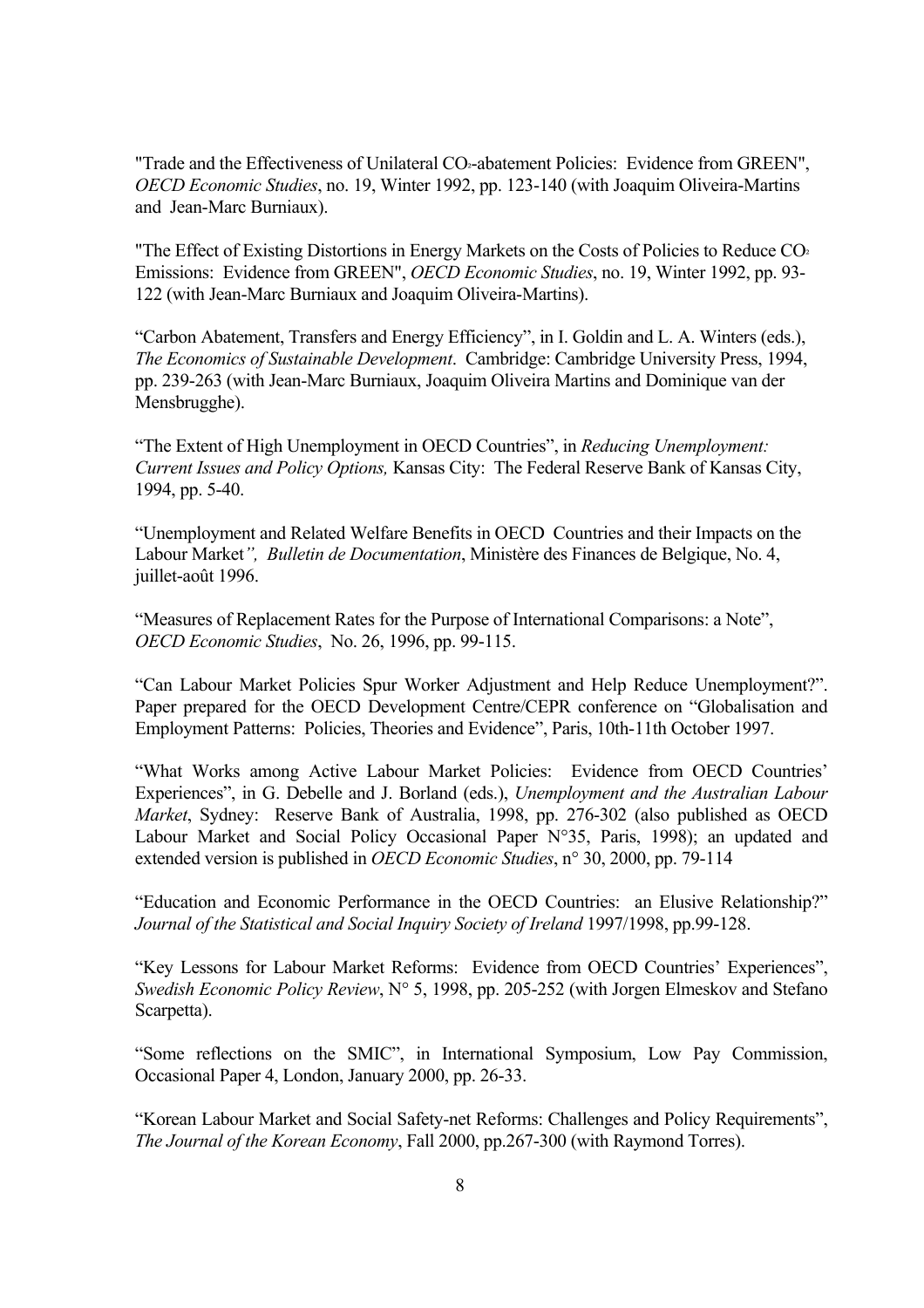"What Works and for Whom: a Review of OECD Countries' Experiences with Active Labour Market Policies", *Swedish Economic Policy Review*, Vol.8, Fall, 2001, pp. 9-56 (with David Grubb).

"Trade in Educational Services: Trends and Issues", *The World Economy*, Vol.25, N°6, June 2002, pp. 849-868 (with Kurt Larsen and Rosemary Morris).

"Should We Extend the Role of Private Social Expenditure", OECD Social, Employment and Migration Working Paper, forthcoming 2004, (with Mark Pearson).

#### (l) Published Comments, Notes and Short Articles

Comment: "Capital Inflow and Direct Foreign Investment in Ireland 1952 to 1970", *Journal of the Statistical and Social Inquiry Society of Ireland*, Vol. XXII, Part IV, 1971-72, pp. 103-104.

Comment on: "Intra-Industry Trade, Lowering Trade Barriers and Gains from Trade", in H. Giersch (ed.), *On the Economics of Intra-Industry Trade*. Tübingen: Mohr, 1979, pp. 42-47.

Comment on: "Nominal and Real Exchange Rates: Issues and Some Evidence", in E. Claassen and P. Salin (eds.), *Recent Issues in the Theory of Flexible Exchange Rates*. Amsterdam: North-Holland, 1983, pp. 28-31.

Comment on: "International Differences in Economic Growth and the International Location of Innovation" in H. Giersch (ed.), *Emerging Technologies: Consequences for Economic Growth, Structural Change, and Employment*. Tübingen: Mohr, 1982, pp. 139-144.

"On the Meaning and Measurement of Product Differentiation in International Trade: A Reply", *Welwirtschaftliches Archiv*, Band 118, Heft 2, 1982, pp. 335-337 (with H. Peter Gray).

Comment on: "The Effects of Economic Structure and Policy Choices on Macroeconomic Outcomes in Ten Industrial Countries", *Annales de l'INSEE*, July-December 1982, pp. 303-305.

Comment on "Labor Market Behaviour and European Economic Growth", in R.Z. Lawrence and C.L. Schultze (eds.), *Barriers to European Growth: A Transatlantic View*. Washington: Brookings Institution, 1987, pp. 217-226.

Comment on: "The Structure and Short-Run Adaptability of Labor Markets in Japan and the United States", in R.A. Hart (ed.), *Employment, Unemployment and Labor Utilization*, Boston: Unwin Hyman, 1988, pp. 341-343.

Comment on: "Technological Substitution Options for Controlling Greenhouse Gas Emissions", in R. Dornbusch and J.M. Poterba (eds.), *Global Warming: Economic Policy Responses*, Cambridge, Mass., MIT Press, 1991, pp. 161-165.

Comment on: "Fiscal Adjustment in Ireland in the 1980s", *Economic and Social Review*, Vol. 23, No. 3, April, 1992, pp. 315-318.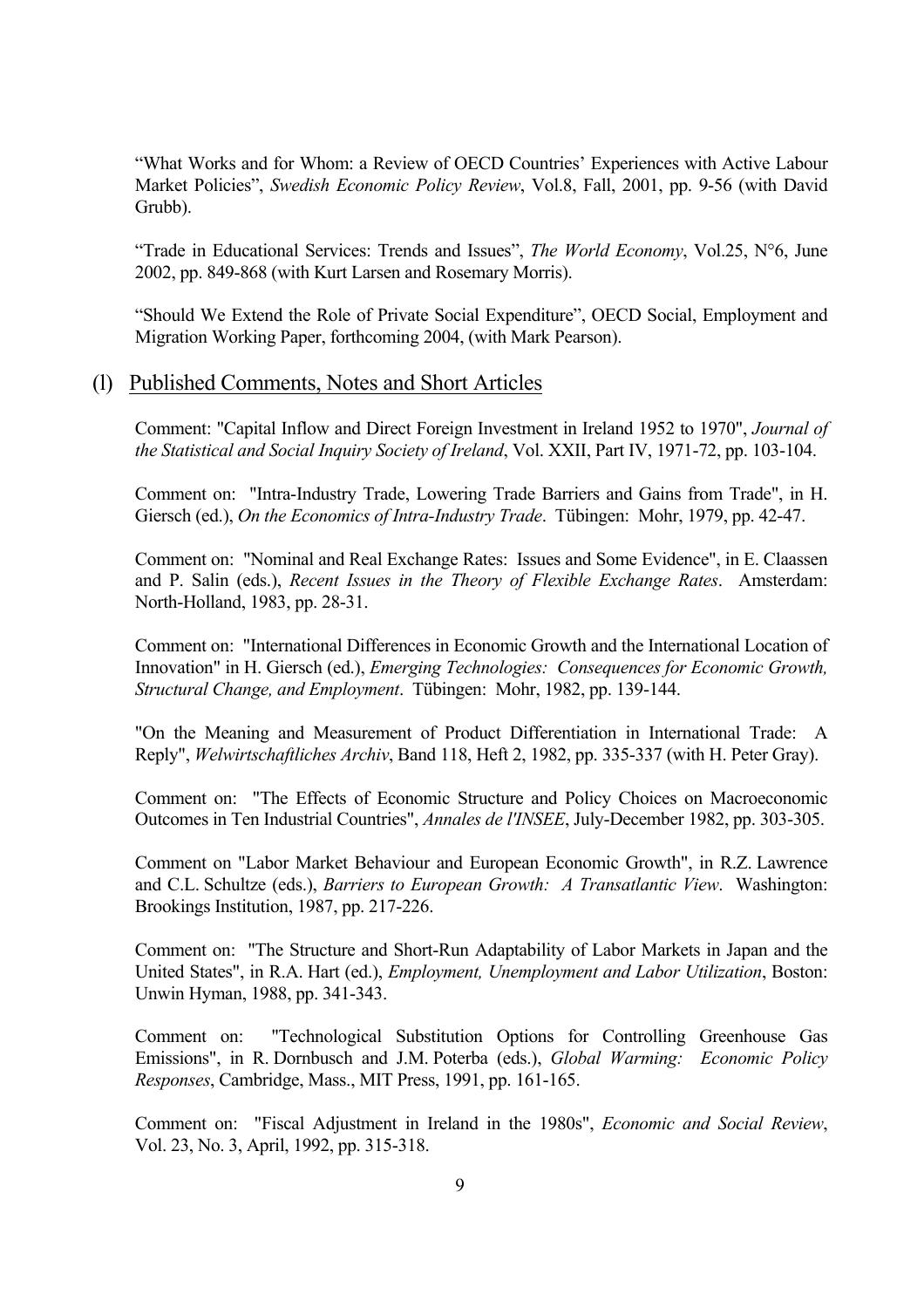Comment on: "Social Policy in a Common Market: Labour Market, Social Arbitrage, Public Finance", in R. Holzmann(ed.), *Maastricht: Monetary Constitution Without a Fiscal Constitution?* Baden-Baden: Nomos, 1996, pp. 153-155.

"The Links between Trade, FDI and Labour Markets in Eastern and Western Europe" in *Migration, Free Trade and Regional Integration in Central and Eastern Europe*, OECD, WIFO, Vienna, 1997, pp. 59-62.

"Strategies pour l'emploi", *L'Europe après l'Euro : Stratégie pour la Croissance et l'Emploi*, Actes du colloque, Assemblée Nationale, Paris, 1997, pp. 102-107.

Comment on: "Regional integration, migration, growth and direct investment: a reading of the economic literature", in *Globalisation, Migration and Development*, OECD, 2000, pp.124-126.

"Going Mobile? Jobs in the New Economy", *OECD Observer*, n° 221/222, Summer 2000, pp.69-71 (with Norman Bowers).

"Effective policies to help people get into work", in *Opportunity for All*, joint OECD/UK Conference Report, London: Department of Social Security, February 2001, pp. 22-25.

"Comment situer les résultats dans le contexte de la littérature internationale consacrée à l'évaluation des programmes des marchés du travail", *Economie et Statistique*, No, 345, 2001, pp. 88-92.

"Tackling Some Myths about Temporary Jobs", *OECD Observer*, N°231/232, May 2002, pp. 41-43 (with Elena Stancanelli).

"Down to Work and Better Jobs," *OECD Observer*, n° 240/241, December 2003, pp. 41-42.

Comment on: "Internet: The Elusive Quest of a Frictionless Economy", in D. Cohen, P. Garibaldi and S. Scarpetta (eds.), *The ICT Revolution: Productivity Differences and the Digital Divide*, Oxford: Oxford University Press, 2004, pp. 232-237.

#### (m) Monographs and Edited Volumes

*Trade and Payments Adjustment Under Flexible Exchange Rates*. London: Macmillan, 1979 (This volume of the papers of the Second International Economics Study Group Conference is jointly edited with Alasdair Smith).

*Youth Unemployment: The Causes and Consequences*. Paris: OECD, 1980.

*Employment in the Public Sector*. Paris: OECD, 1982.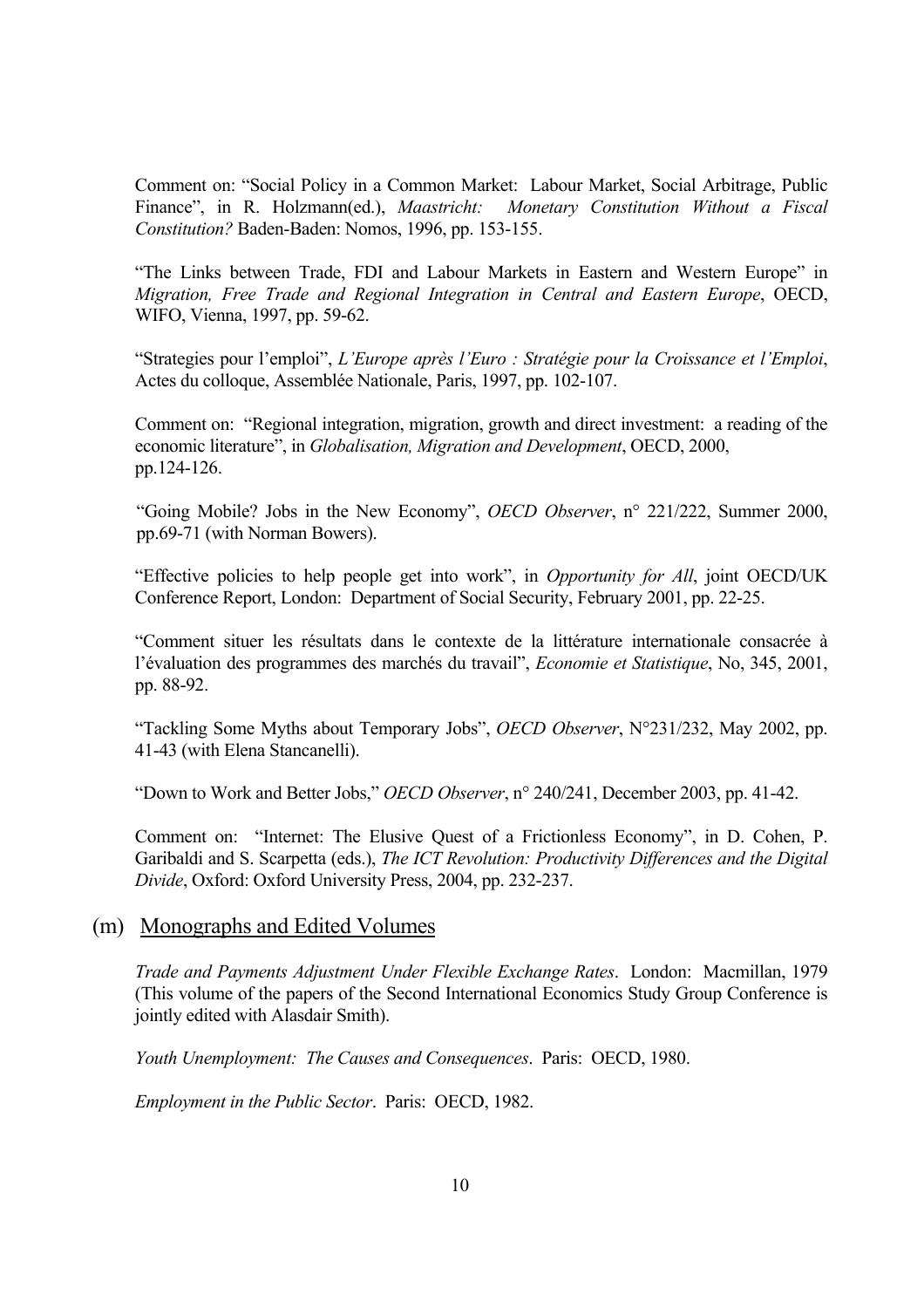*The Nature of Youth Unemployment*. Paris: OECD, 1984. I edited this volume of commissioned papers.

*Flexibility in the Labour Market: The Current Debate*. Paris: OECD, 1986 (together with Peter Schwanse, I was jointly responsible for supervising this report and I co-authored with Norman Bowers the chapter on Labour Cost Flexibility).

#### (n) Selected Work at the OECD

I was a member of the interdepartmental task force on the problems posed by the Newly Industrialising Countries and co-authored (with N. Plessz and P. Callan) the final report: OECD, *The Impact of the Newly Industrialising Countries on Production and Trade in Manufactures*, Paris, 1979.

"Recent Developments in Youth Labour Markets", *OECD Economic Outlook*, No. 27, July 1980, pp. 22-28.

I was part of the group which produced the background analytical report for the March 1982 meeting of the MSA Committee at Ministerial level. The report was subsequently published -- OECD, *The Challenge of Unemployment: A Report to Labour Ministers*, Paris, 1982.

First editor, from 1983 to 1986, of the Annual *OECD Employment Outlook*.

I led a small team of economists on the WALRAS project, which developed a multi-sector, multi-country applied general equilibrium model to quantify the economy-wide effects of agricultural policies in OECD countries. The main results of this project are described in a series of papers in the Special Issue of *OECD Economic Studies*, No. 13 on "Modelling the Effects of Agricultural Policies".

I led a small team on the GREEN project; the aim is to develop a multi-sector, multi-country dynamic applied general equilibrium model to quantify the costs of alternative proposals to restrict emissions of carbon dioxide  $(CO_2)$ . The main results of this project are described in a series of papers in the Special Issue of *OECD Economic Studies*, No. 19 on "The Economic Costs of Reducing  $CO<sub>2</sub>$  Emissions".

From September 1992 to June 1993, I was editor of the *OECD Economic Outlook.* 

I was one of the principal authors of the *OECD Jobs Study: Facts, Analysis, Strategies* which was published in 1994. Together with Michael Feiner, I co-authored the follow-up report in 1995 entitled *Implementing the Strategy*.

Together with Jacques de Miramon, I supervised the work of a small team of OECD economists for two years on a 1994 Ministerial mandate on the issue of trade and labour standards. The results of this work were published in September 1996 in the book, *Trade, Employment and*  Labour Standards: A Study of Core Workers' Rights and International Trade. Together with